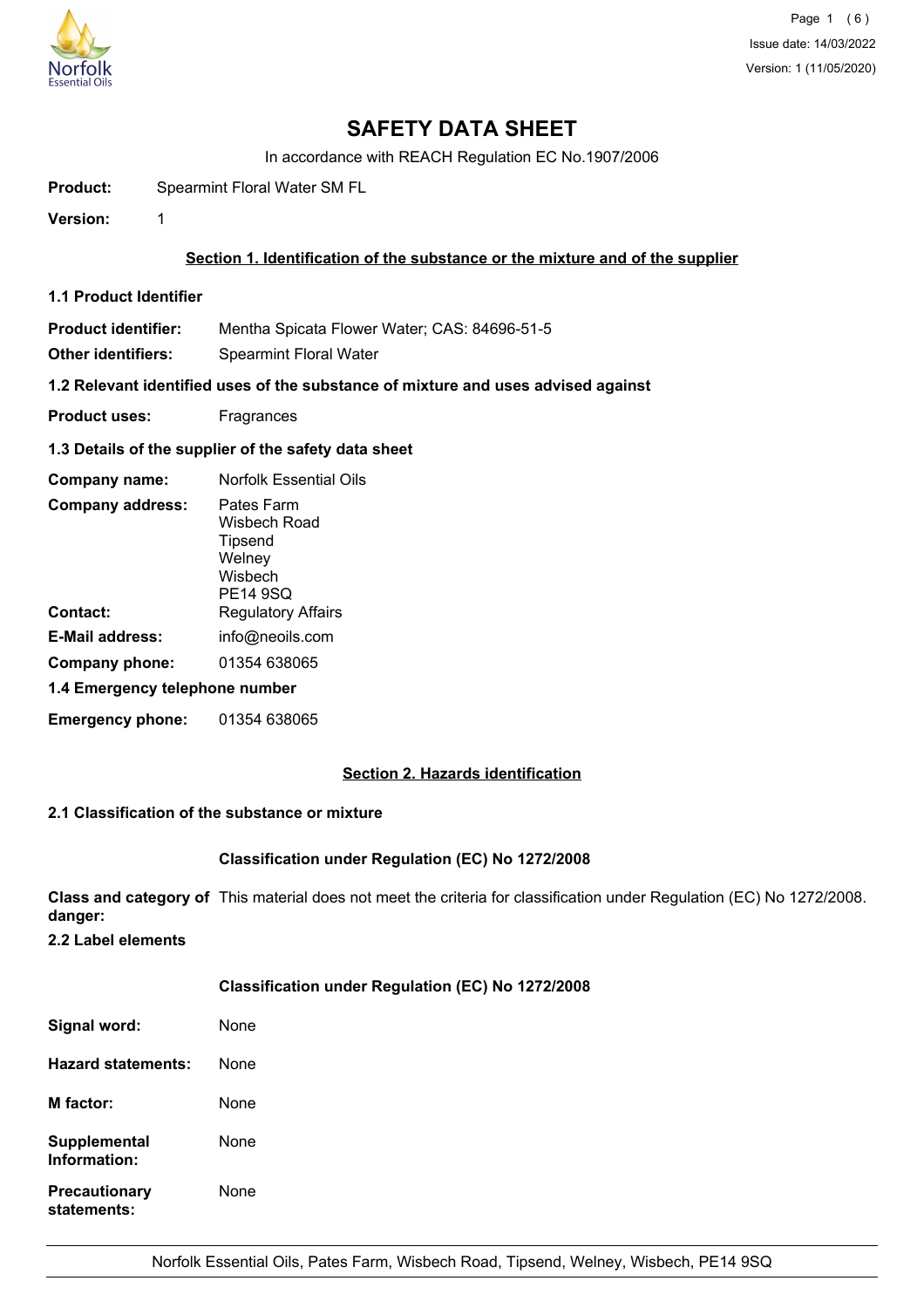

Page 2 (6) Issue date: 14/03/2022 Version: 1 (11/05/2020)

# **SAFETY DATA SHEET**

In accordance with REACH Regulation EC No.1907/2006

| Product:    | Spearmint Floral Water SM FL |  |
|-------------|------------------------------|--|
| Version:    |                              |  |
| Pictograms: | None                         |  |

- **2.3 Other hazards**
- **Other hazards:** None

## **Section 3. Composition / information on ingredients**

**3.1 Substances**

**Product identifier:** Mentha Spicata Flower Water; CAS: 84696-51-5

## **Section 4. First-aid measures**

#### **4.1 Description of first aid measures**

**Inhalation:** Remove from exposure site to fresh air, keep at rest, and obtain medical attention. **Eye exposure:** Flush immediately with water for at least 15 minutes. Contact physician if symptoms persist. **Skin exposure:** Remove contaminated clothes. Wash thoroughly with soap and water. Contact physician if irritation persists. **Ingestion:** Rinse mouth with water and obtain medical attention.

## **4.2 Most important symptoms and effects, both acute and delayed**

None expected, see Section 4.1 for further information.

## **4.3 Indication of any immediate medical attention and special treatment needed**

None expected, see Section 4.1 for further information.

## **SECTION 5: Firefighting measures**

## **5.1 Extinguishing media**

Suitable media: Carbon dioxide, Dry chemical, Foam.

## **5.2 Special hazards arising from the substance or mixture**

In case of fire, may be liberated: Carbon monoxide, Unidentified organic compounds.

## **5.3 Advice for fire fighters:**

In case of insufficient ventilation, wear suitable respiratory equipment.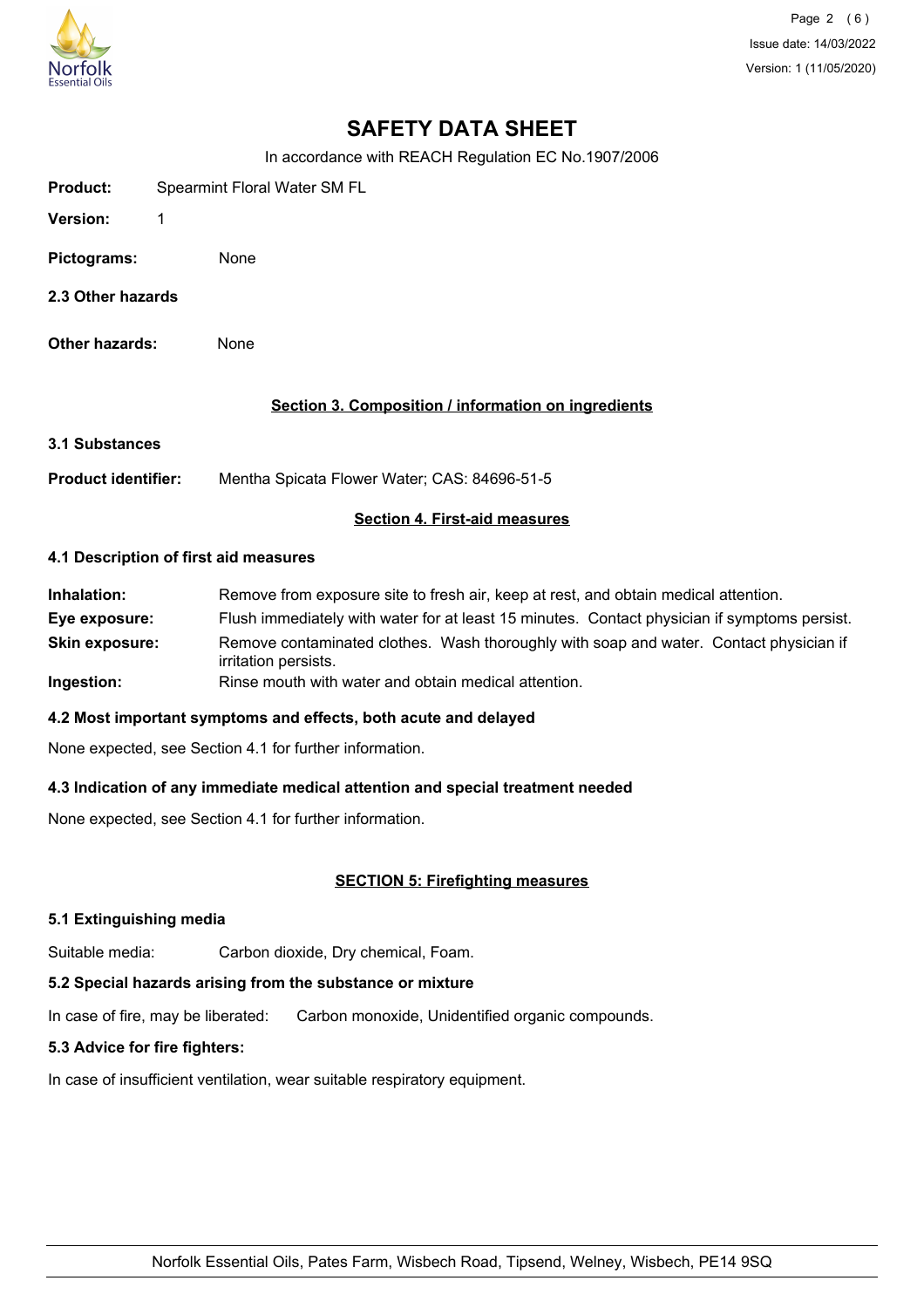

Page 3 (6) Issue date: 14/03/2022 Version: 1 (11/05/2020)

# **SAFETY DATA SHEET**

In accordance with REACH Regulation EC No.1907/2006

**Product:** Spearmint Floral Water SM FL

**Version:** 1

#### **Section 6. Accidental release measures**

#### **6.1 Personal precautions, protective equipment and emergency procedures:**

Avoid inhalation. Avoid contact with skin and eyes. See protective measures under Section 7 and 8.

#### **6.2 Environmental precautions:**

Keep away from drains, surface and ground water, and soil.

#### **6.3 Methods and material for containment and cleaning up:**

Remove ignition sources. Provide adequate ventilation. Avoid excessive inhalation of vapours. Contain spillage immediately by use of sand or inert powder. Dispose of according to local regulations.

#### **6.4 Reference to other sections:**

Also refer to sections 8 and 13.

## **Section 7. Handling and storage**

#### **7.1 Precautions for safe handling:**

Keep away from heat, sparks, open flames and hot surfaces. - No smoking. Use personal protective equipment as required. Use in accordance with good manufacturing and industrial hygiene practices. Use in areas with adequate ventilation Do not eat, drink or smoke when using this product.

## **7.2 Conditions for safe storage, including any incompatibilities:**

Store in a well-ventilated place. Keep container tightly closed. Keep cool. Ground/bond container and receiving equipment. Use explosion-proof electrical, ventilating and lighting equipment. Use only non-sparking tools. Take precautionary measures against static discharge.

#### **7.3 Specific end use(s):**

Fragrances: Use in accordance with good manufacturing and industrial hygiene practices.

## **Section 8. Exposure controls/personal protection**

#### **8.1 Control parameters**

Workplace exposure limits: Not Applicable

## **8.2 Exposure Controls**

#### **Eye / Skin Protection**

Wear protective gloves/eye protection/face protection

#### **Respiratory Protection**

Under normal conditions of use and where adequate ventilation is available to prevent build up of excessive vapour, this material should not require special engineering controls. However, in conditions of high or prolonged use, or high temperature or other conditions which increase exposure, the following engineering controls can be used to minimise exposure to personnel: a) Increase ventilation of the area with local exhaust ventilation. b) Personnel can use an approved, appropriately fitted respirator with organic vapour cartridge or canisters and particulate filters. c) Use closed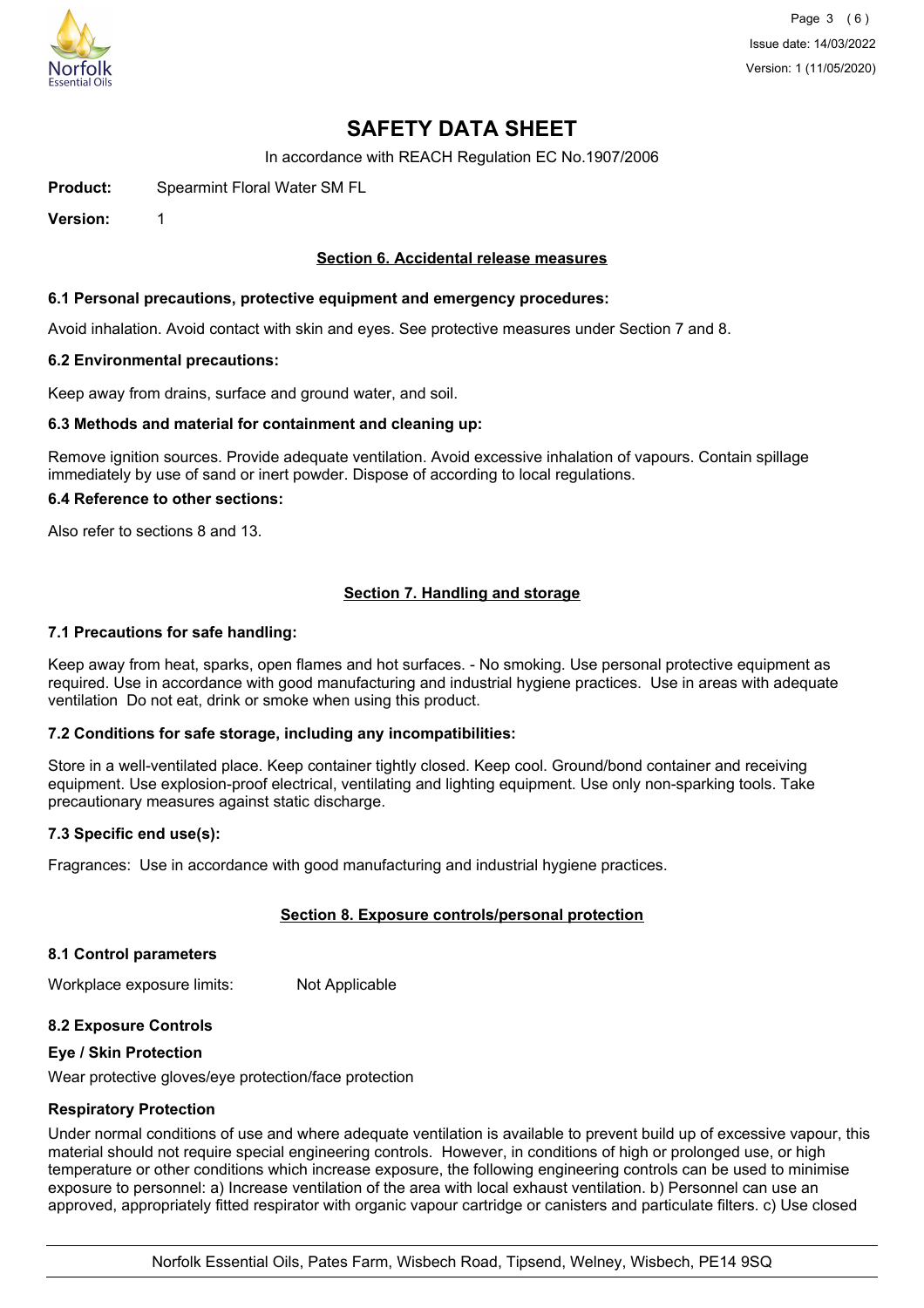

Page 4 (6) Issue date: 14/03/2022 Version: 1 (11/05/2020)

# **SAFETY DATA SHEET**

In accordance with REACH Regulation EC No.1907/2006

**Product:** Spearmint Floral Water SM FL

**Version:** 1

systems for transferring and processing this material.

Also refer to Sections 2 and 7.

#### **Section 9. Physical and chemical properties**

### **9.1 Information on basic physical and chemical properties**

| Appearance:                                   | Not determined                               |
|-----------------------------------------------|----------------------------------------------|
| Odour:                                        | Not determined                               |
| <b>Odour threshold:</b>                       | Not determined                               |
| pH:                                           | Not determined                               |
| Melting point / freezing point:               | Not determined                               |
| Initial boiling point / range:                | Not determined                               |
| Flash point:                                  | $>$ 100 °C                                   |
| <b>Evaporation rate:</b>                      | Not determined                               |
| Flammability (solid, gas):                    | Not determined                               |
| Upper/lower flammability or explosive limits: | Product does not present an explosion hazard |
| Vapour pressure:                              | Not determined                               |
| Vapour density:                               | Not determined                               |
| <b>Relative density:</b>                      | Not determined                               |
| Solubility(ies):                              | Not determined                               |
| Partition coefficient: n-octanol/water:       | Not determined                               |
| Auto-ignition temperature:                    | Not determined                               |
| <b>Decomposition temperature:</b>             | Not determined                               |
| <b>Viscosity:</b>                             | Not determined                               |
| <b>Explosive properties:</b>                  | Not expected                                 |
| <b>Oxidising properties:</b>                  | Not expected                                 |
| 9.2 Other information:                        | None available                               |

### **Section 10. Stability and reactivity**

#### **10.1 Reactivity:**

Presents no significant reactivity hazard, by itself or in contact with water.

## **10.2 Chemical stability:**

Good stability under normal storage conditions.

## **10.3 Possibility of hazardous reactions:**

Not expected under normal conditions of use.

## **10.4 Conditions to avoid:**

Avoid extreme heat.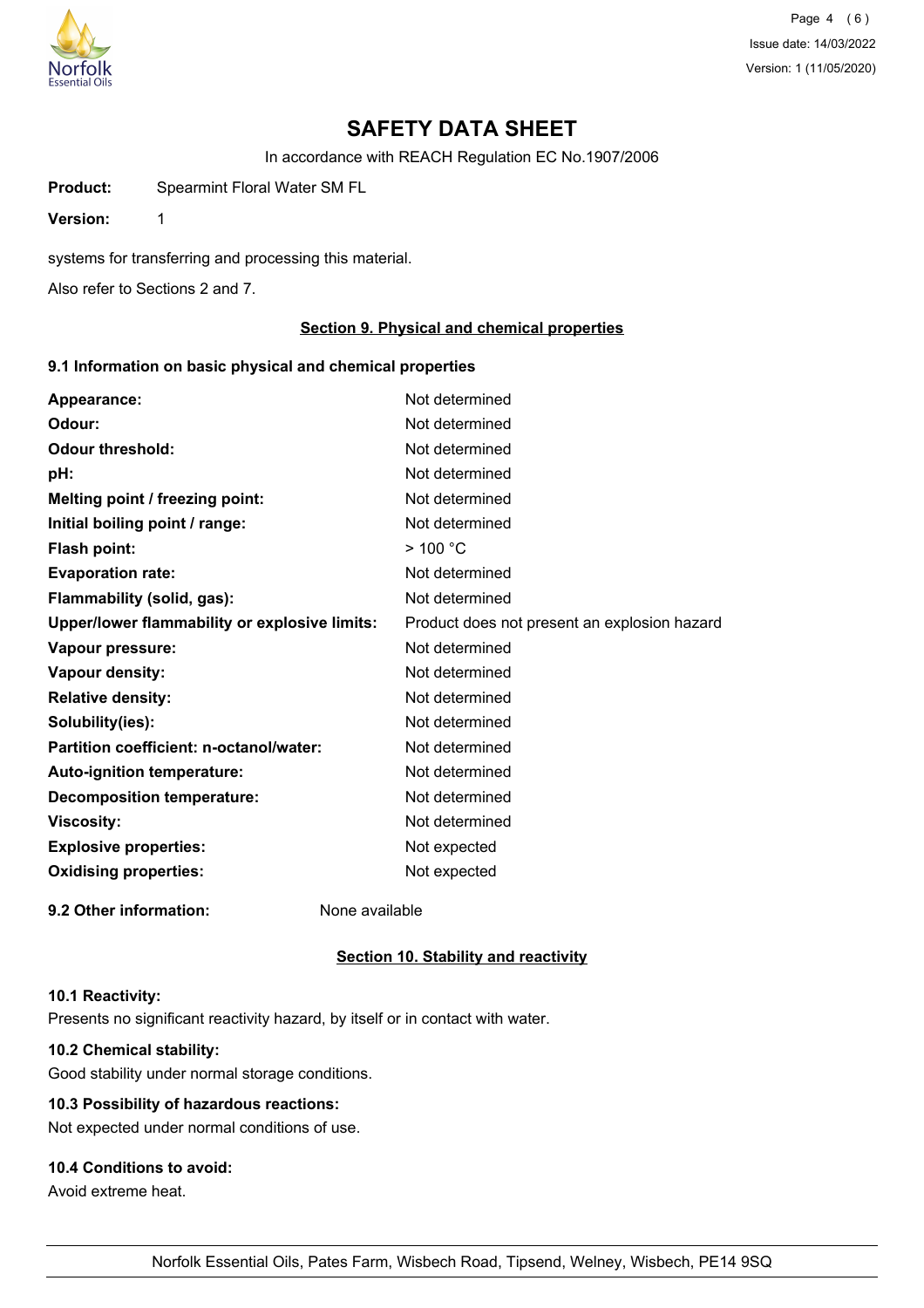

Page 5 (6) Issue date: 14/03/2022 Version: 1 (11/05/2020)

# **SAFETY DATA SHEET**

In accordance with REACH Regulation EC No.1907/2006

**Product:** Spearmint Floral Water SM FL

**Version:** 1

**10.5 Incompatible materials:**

Avoid contact with strong acids, alkalis or oxidising agents.

## **10.6 Hazardous decomposition products:**

Not expected.

## **Section 11. Toxicological information**

## **11.1 Information on toxicological effects**

This material does not meet the criteria for classification for health hazards under Regulation (EC) No 1272/2008.

| <b>Acute Toxicity:</b>                    | Based on available data the classification criteria are not met. |
|-------------------------------------------|------------------------------------------------------------------|
| <b>Acute Toxicity Oral</b>                | Not Applicable                                                   |
| <b>Acute Toxicity Dermal</b>              | Not Applicable                                                   |
| <b>Acute Toxicity Inhalation</b>          | Not Available                                                    |
| <b>Skin corrosion/irritation:</b>         | Based on available data the classification criteria are not met. |
| Serious eye damage/irritation:            | Based on available data the classification criteria are not met. |
| <b>Respiratory or skin sensitisation:</b> | Based on available data the classification criteria are not met. |
| Germ cell mutagenicity:                   | Based on available data the classification criteria are not met. |
| <b>Carcinogenicity:</b>                   | Based on available data the classification criteria are not met. |
| <b>Reproductive toxicity:</b>             | Based on available data the classification criteria are not met. |
| <b>STOT-single exposure:</b>              | Based on available data the classification criteria are not met. |
| <b>STOT-repeated exposure:</b>            | Based on available data the classification criteria are not met. |
| <b>Aspiration hazard:</b>                 | Based on available data the classification criteria are not met. |

## **Information about hazardous ingredients in the mixture**

Not Applicable

Refer to Sections 2 and 3 for additional information.

## **Section 12. Ecological information**

| 12.1 Toxicity:                      | Not available |
|-------------------------------------|---------------|
| 12.2 Persistence and degradability: | Not available |
| 12.3 Bioaccumulative potential:     | Not available |
| 12.4 Mobility in soil:              | Not available |
|                                     |               |

## **12.5 Results of PBT and vPvB assessment:**

This substance does not meet the PBT/vPvB criteria of REACH, annex XIII.

**12.6 Other adverse effects:** Not available

## **Section 13. Disposal considerations**

**13.1 Waste treatment methods:**